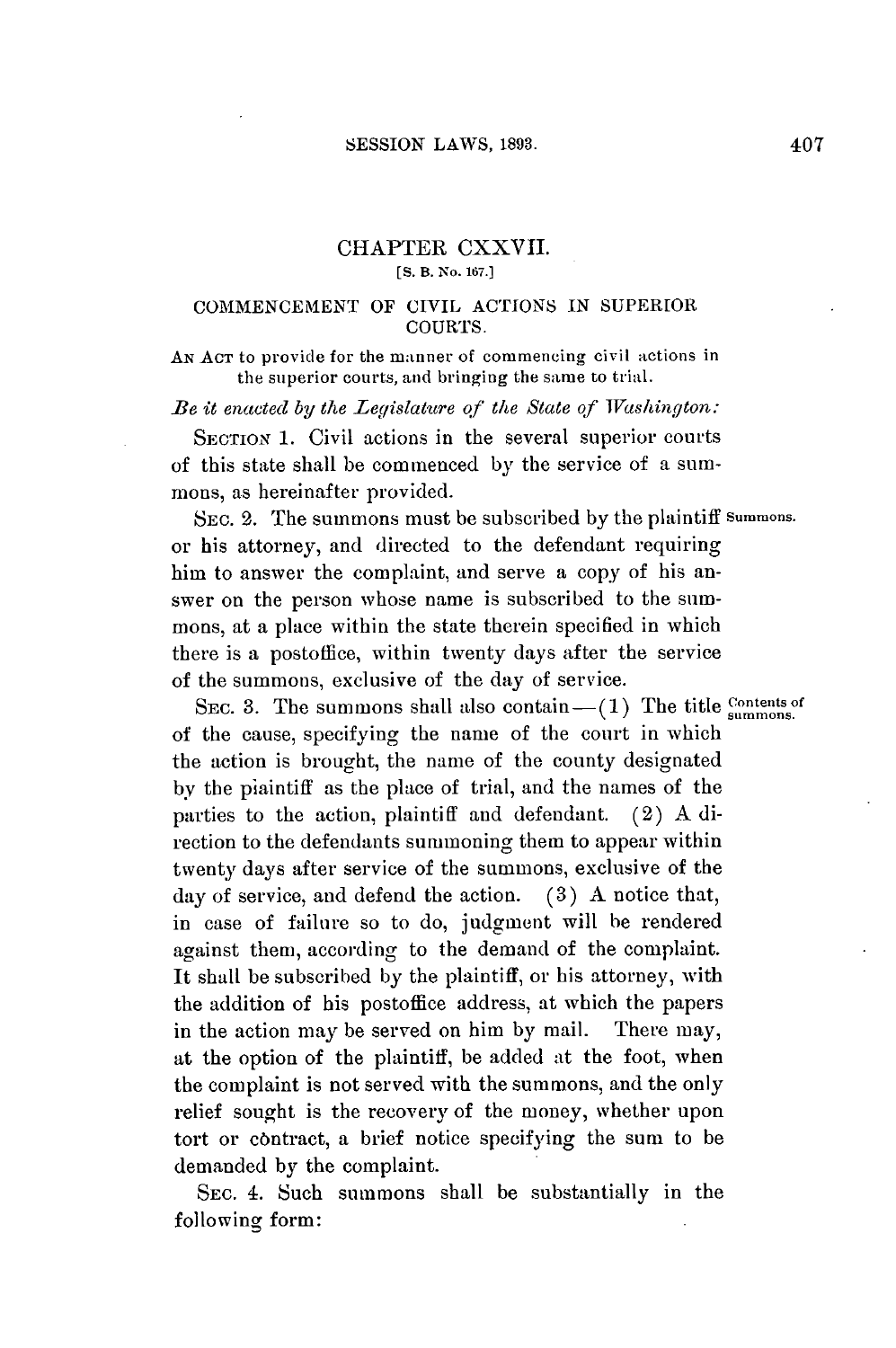**<sup>A</sup>**B, *Plaint* if  $2.8<sub>1</sub>$ **C D,** *Defendant.*

Form of The State of Washington, ..............., to the said ....... ........, defendant: You are hereby summoned to appear within twenty days after service of this summons, exclusive of the day of service, and defend the above entitled action in the court aforesaid; and in case of your failure so to do, judgment will be rendered against you, according to the demand of the complaint, which will be filed with the clerk of said court, or a copy of which is herewith served upon **you. E** F, *Plaintif's Attorney.*

P. **0.** Address, **............** County, Wash.

Service of **SEC. 5. A copy of the complaint must be served upon** summons unless the complaint itself **accompanied** the defendant with the summons unless the complaint itself by a copy of the summaring count of complaint. **complaint,** be filed in the office of the clerk of the superior court of the county in which the action is commenced within five days after service of such summons, in which case the service of the copy may be omitted; but the summons in such case must notify the defendant that the complaint will be filed with the clerk of said court; and if the defendant appear within ten days after the service of the summons, the plaintiff must serve a copy of the complaint on the defendant or his attorney within ten days after the notice of such appearance, and the defendant shall have at least ten days thereafter to answer the same; and no judgment shall be entered against him for want of an answer in such case till the expiration of the time.

**Whomayserve SEC. 6.** In all cases, except when service is made **by summons.** publication, as hereinafter provided, the summons shall be served **by** the sheriff of the county wherein the service is made or **by** his deputy, or **by** any person over twenty-one years of age, who is competent to be a witness in the action, other than the plaintiff.

On whom **SEC. 7.** The summons shall be served by delivering a summons shall be served by delivering a must be **must be served.** copy thereof, as follows: **(1) If** the action **be** against any county in this state, to the county auditor. (2) **If** against any town or incorporated city in the state, to the mayor thereof. **(3) If** against a school district, to the clerk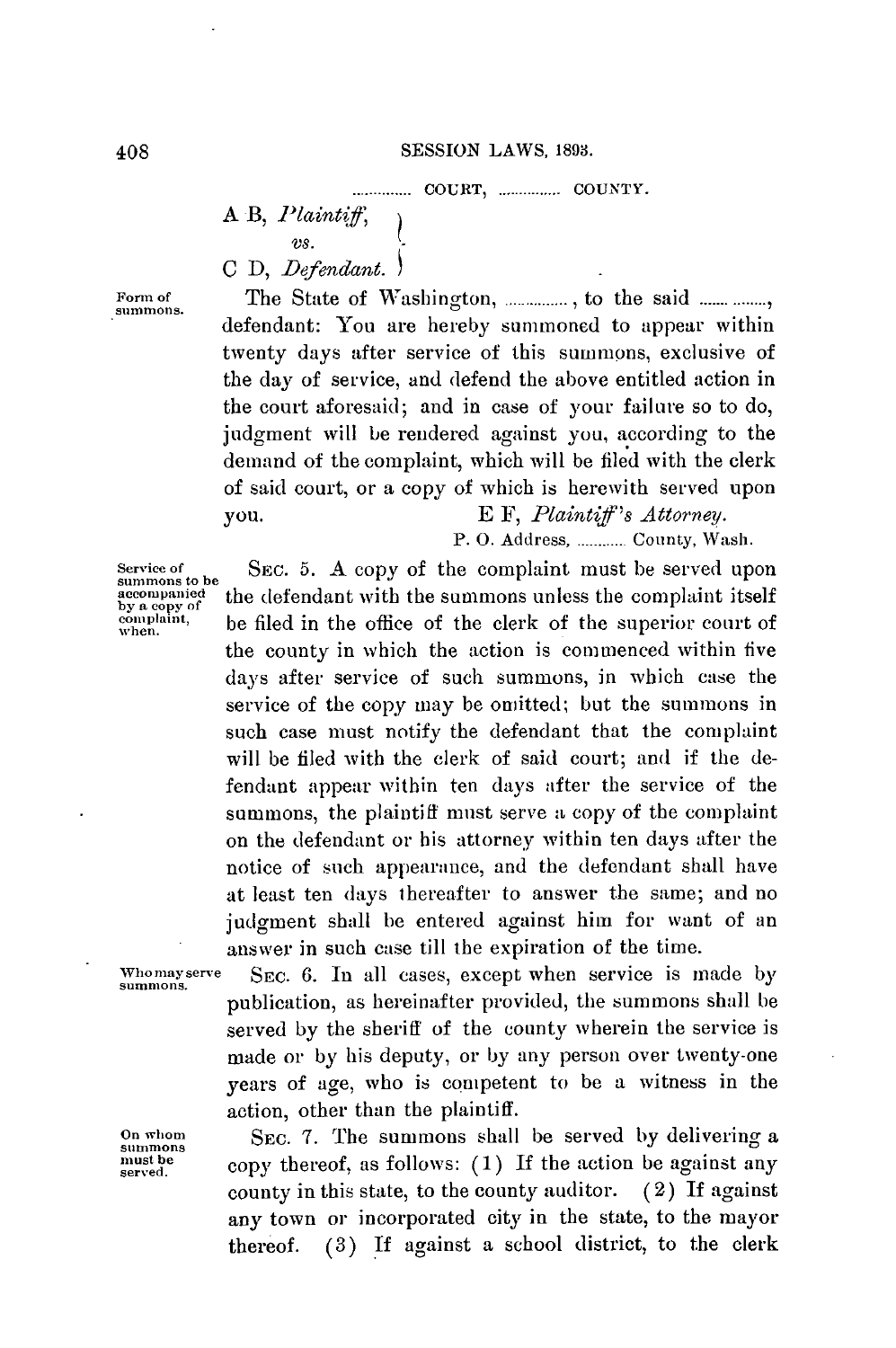thereof. (4) **If** against a railroad corporation, to any station, freight, ticket or other agent thereof within this state. **(5) If** against a corporation owning or operating sleeping cars, or hotel cars, to any person having charge of any of its cars or any agent found within the state. **(6)** If against an insurance company, to any agent authorized **by** such company to solicit insurance within this state. **(7) If** against a company or corporation doing any express business, to any agent authorized **by** said company or corporation to receive and deliver express matters and collect pay therefor within this state. **(8) If** the suit be against a company or corporation other than those designated in the preceding subdivisions of this section, to the president or other head of the company or corporation, secretary, cashier or managing agent thereof. **(9) If** the suit be against a foreign corporation or non-resident joint stock company or association doing business within this state, to any agent, cashier or secretary thereof. **(10) If** against a minor under the age of fourteen years, to such minor personally, and also to his father, mother, guardian, or if there be none within this state, then to any person having the care or control of such minor, or with whom he resides, or in whose service he is employed, if such there be. **(11) If** against any person for whom a guardian has been appointed for any cause, then to such guardian. **(12)** In **all** other cases, to the defendant personally. or **by** leaving **a** copy of the summons at the house of his usual abode with some person of suitable age and discretion then resident therein. Service made in the modes provided in this section shall be taken and held to be personal service.

**SEc. 8.** Whenever any corporation, created **by** the laws **Mnner of**  $\overline{\text{SEC}}$ .  $\overline{\text{O}}$ . Whenever any corporation, created by the raws  $\overline{\text{mask}}$  of this state, or late Territory of Washington, does not have  $\overline{\text{density}}$ an officer in this state upon whom legal service of process **corporation.** can be made, an action or proceeding against such corporation may be commenced in any county where the cause of action may arise, or said corporation may have property, and service may be made upon such corporation **by** depositing a copy of the summons, writ, or other process, in the office of the secretary of state, which shall be taken, deemed and treated as personal service on such corporation: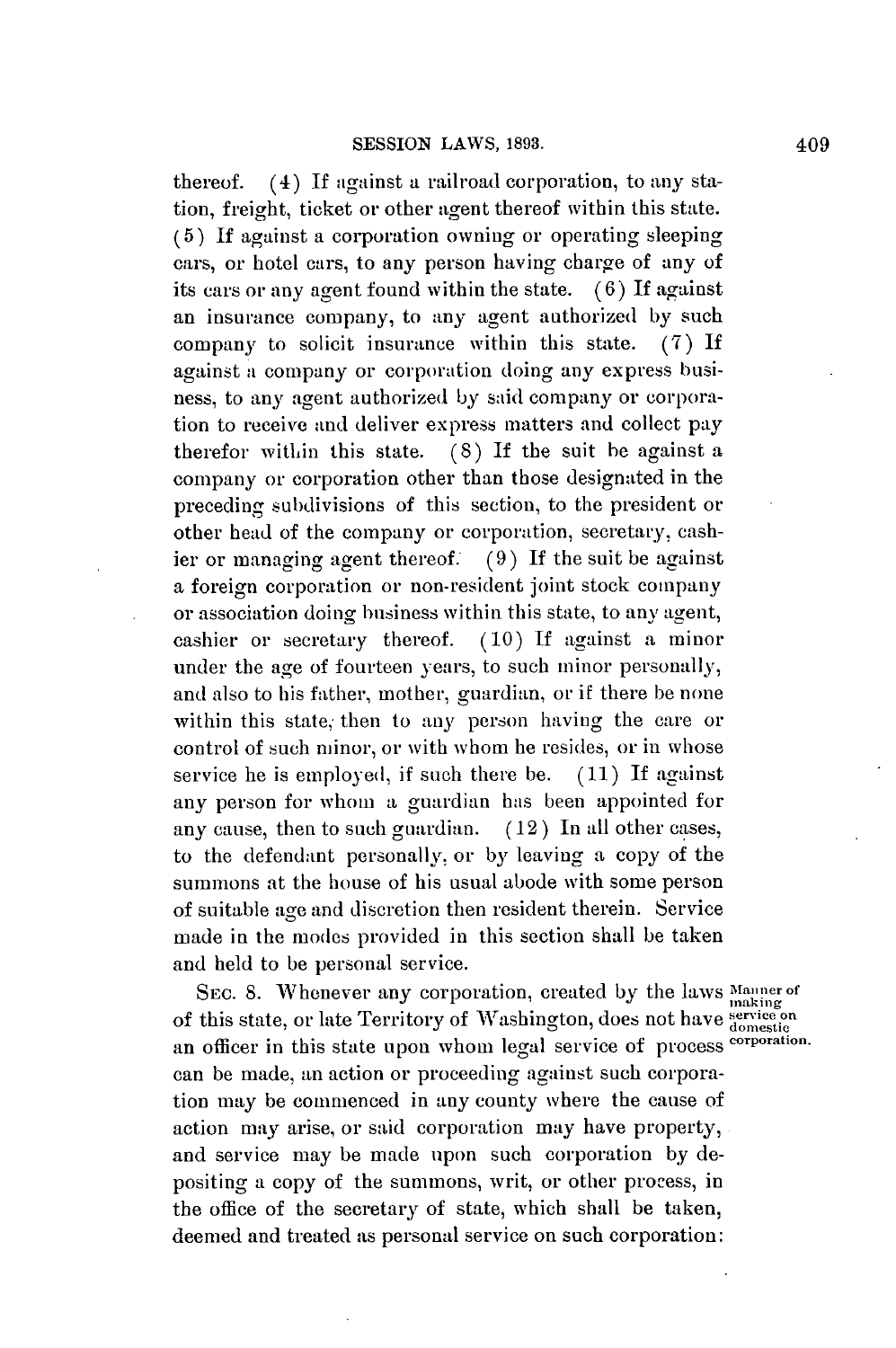## 410 **SESSION** LAWS, **1893.**

*Provided*, A copy of said summons, writ, or other process, shall be deposited in the postoffice, postage paid, directed to the secretary or other proper officer of such corporation, at the place where the main business of such corporation is transacted, when such place of business is known to the plaintiff, and be published at least once a week for six weeks in some newspaper printed and published at the seat of government of this state, before such service shall be deemed perfect.

**SEC. 9.** When the defendant can not be found within the state, of which the return of the sheriff of the county in which the action is brought, that the defendant can not be found in the county, is *prima fawie* evidence, and upon the filing of an affidavit of the plaintiff, his agent or attorney, with the clerk of the court, stating that he believes that the defendant is not a resident of the state, or can not be found therein, and that he has deposited a copy of the summons and complaint in the postoffice, directed to the defendant at his place of residence, unless it is stated in the affidavit that such residence is not known to the affiant, and stating the existence of one of the cases hereinafter specified, the Service by service may be made by publication of the summons, by the plaintiff or his attorney in either of the following cases: **(1)** When the defendant is a foreign corporation, and has property within the state.  $(2)$  When the defendant, being a resident of this state, has departed therefrom-with intent to defraud his creditors, or to avoid the service of a summons, or keeps himself concealed therein with like intent. **(3)** When the defendant is not a resident of the state, but has property therein and the court has jurisdiction of the subject of the action.  $(4)$  When the action is for divorce in the cases prescribed **by** law. **(5)** When the subject of the action is real or personal property in this state, and the defendant has or claims a lien or interest, actual or contingent, therein, or the relief demanded consists wholly, or partly, in excluding the defendant from any interest or lien therein. **(6)** When the action is to foreclose, satisfy, or redeem from a mortgage, or to enforce a lien of any kind on real estate in the county where the action is brought, or satisfy or redeem from the same. **(7)** When the action is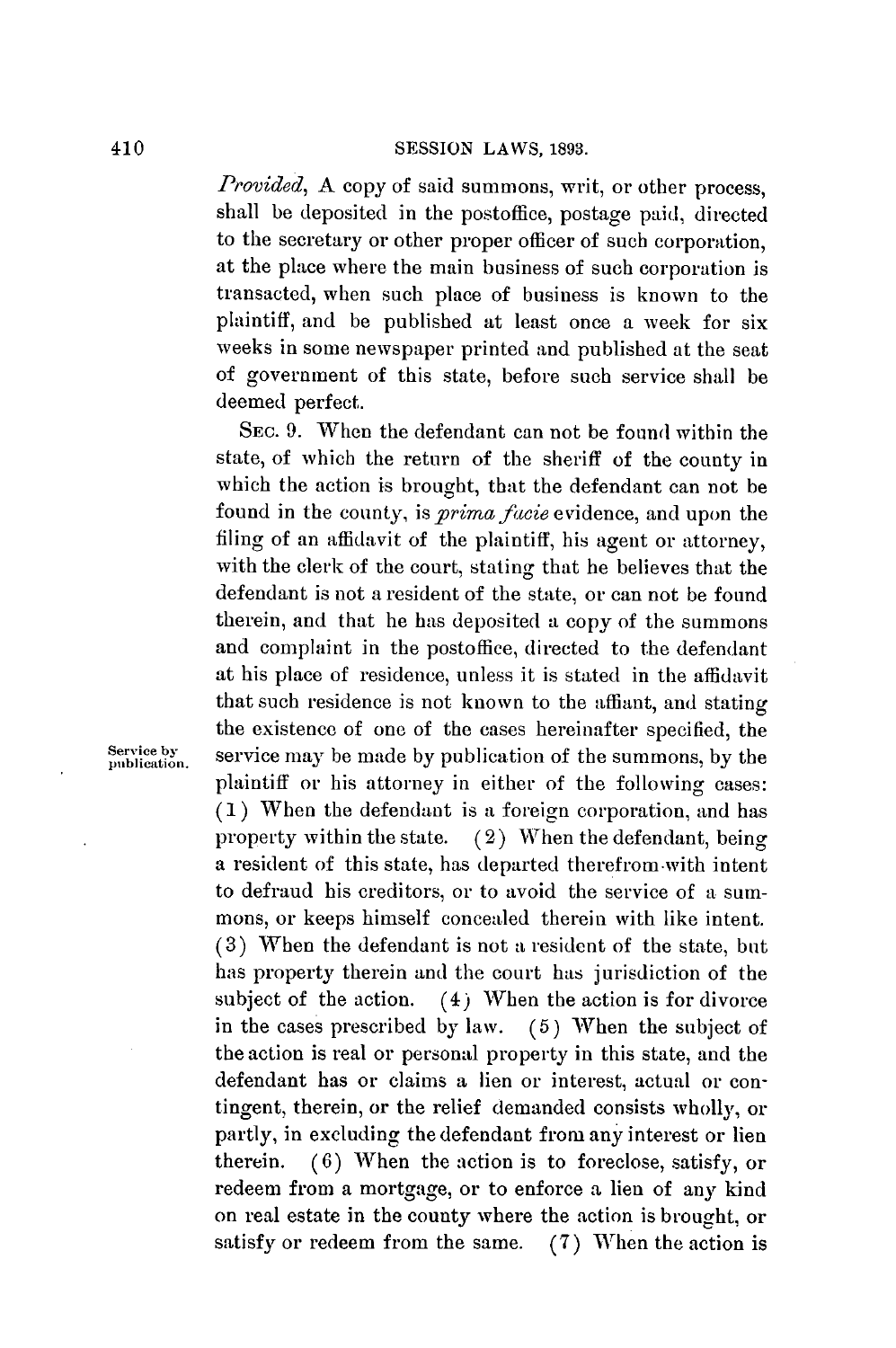against any corporation, whether private or municipal, organized under the laws of this state and the proper officers on whom to make service do not exist or can not be found.

SEC. 10. The publication shall be made in a newspaper **Publication** printed and published in the county where the action is brought (and if there be no newspaper in the county, then in a newspaper printed and published in an adjoining county, and if there is no such newspaper in an adjoining county, then a newspaper printed and published at the capital of the state) once each week for six consecutive weeks; and the service of the summons shall be deemed complete at the expiration of the time prescribed for publication as aforesaid.

**SEC. 11.** Personal service on the defendant out of the state shall be equivalent to service **by** publication, and the defendant shall be required to appear and answer within sixty days after such service.

**SEC.** 12. **If** the summons is not served personally on the defendant in the cases provided in the last two sections, he or his representatives, on application and sufficient cause shown, at any time before judgment, shall be allowed to defend the action and, except in an action for divorce, the defendant or his representative may in like manner be allowed to defend after judgment, and within one year after the rendition of such judgment, on such terms as may be just; and if the defense is successful, and the judgment, or any part thereof, has been collected or otherwise enforced, such restitution may thereupon be compelled as the court directs.

SEC. 13. When the action is against two or more de- Manner of proceeding fendants and the summons is served on one or more but in certain not on all of them, the plaintiff may proceed as **follows: (1) If** the action is against the defendants jointly indebted upon a contract, he may proceed against the defendants served unless the court otherwise directs; and if he recovers judgment it may be entered against all the defendants thus jointly indebted so far only as it may be enforced against the joint property of **all** and the separate property of the defendants served. (2) **If** the action is against defendants severally liable, he may proceed against the de-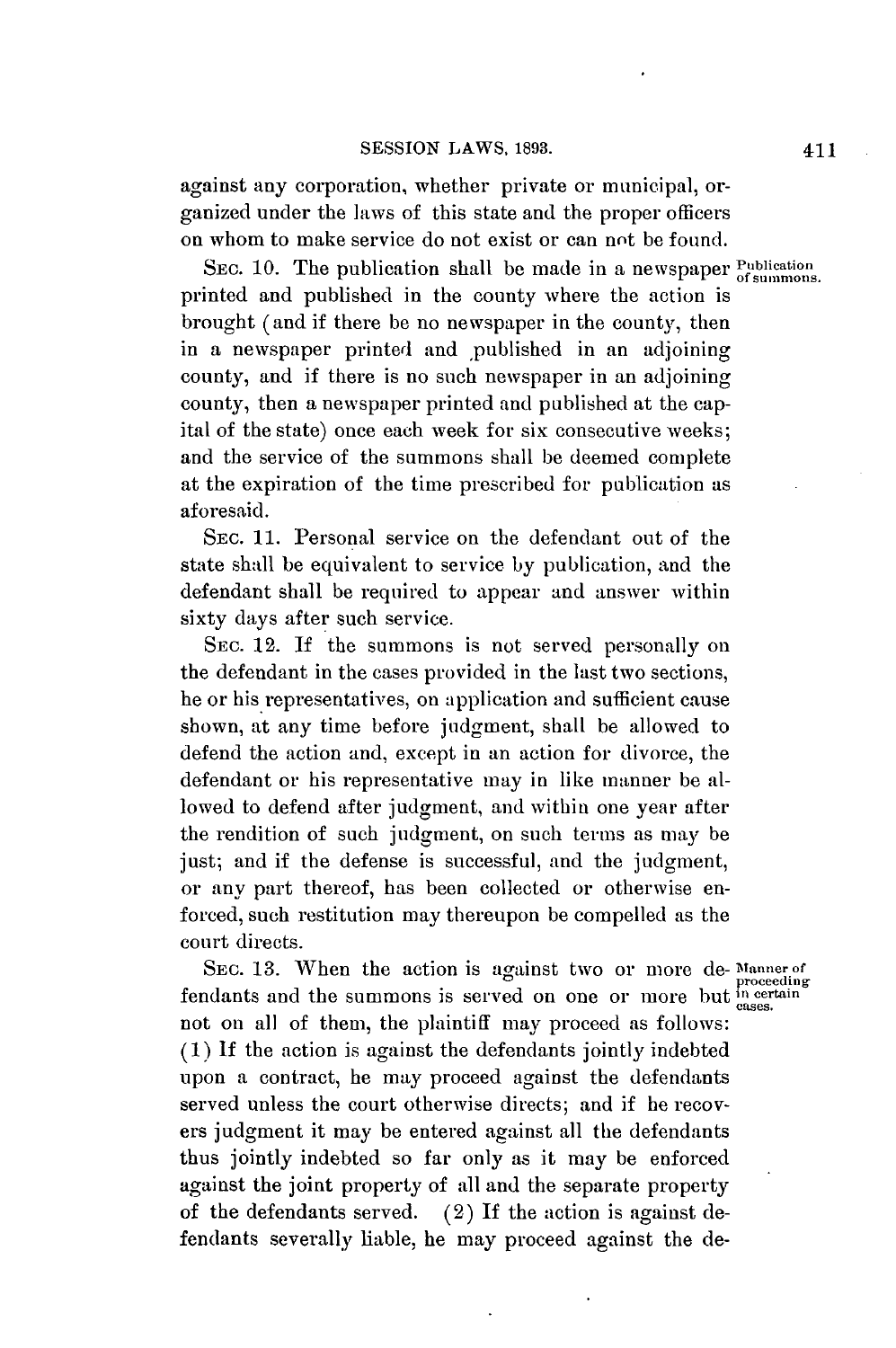fendants served in the same manner as if they were the only defendants. **(3)** Though all the defendants may have been served with the summons, judgment may be taken against any of them severally, when the plaintiff would be entitled to judgment against such defendants if the action had been against them alone.

**Proof of SEC.** 14. Proof of service shall be as follows: **(1)** If **service.** served **by** the sheriff or his deputy, the return of such sheriff or his deputy indorsed upon or attached to the summons; (2) if by any other person, his affidavit thereof indorsed upon or attached to the summons; or **(3)** in case of publication, the affidavit of the printer, publisher, foreman, principal clerk or business manager of the newspaper showing the same, together with a printed copy of the summons as published; or (4) the written admission of the defendant; **(5)** in case of personal service out of the state, the affidavit of the person making the service, sworn to before **a** notary public, with a seal attached, or a clerk of a court of record. In case of service otherwise than **by** publication, the return, admission or affidavit must state the time, place and manner of service.

SEc. **15.** From the time of the service of the summons in a civil action, the court is deemed to have acquired jurisdiction, and to have control of all the subsequent pro-**Voluntary** ceedings. **A** voluntary appearance of a defendant is equiv- **appearance equivalent** alent to a personal service of the summons upon him.

SEC. 16. A defendant appears in an action when he answers, demurs, makes any application for an order therein, or gives the plaintiff written notice of his appearance. After appearance a defendant is entitled to notice of all subsequent proceedings; but when a defendant has not appeared, service of notice or papers in the ordinary proceedings in an action need not be made upon him. Every such appearance made in an action shall be deemed a general appearance, unless the defendant in making the same states that the same is a special appearance.

Actions affect-<br>
ing title to real<br>
property.<br> **ing the complaint.** Or at any<br> **interproperty.** the plaintiff, at the time of filing the complaint, or at any time afterwards, or whenever a writ of attachment of property shall **be** issued, or at any time afterwards, the plaintiff

 $\ddot{\phantom{0}}$ 

 $\overline{\phantom{a}}$  ,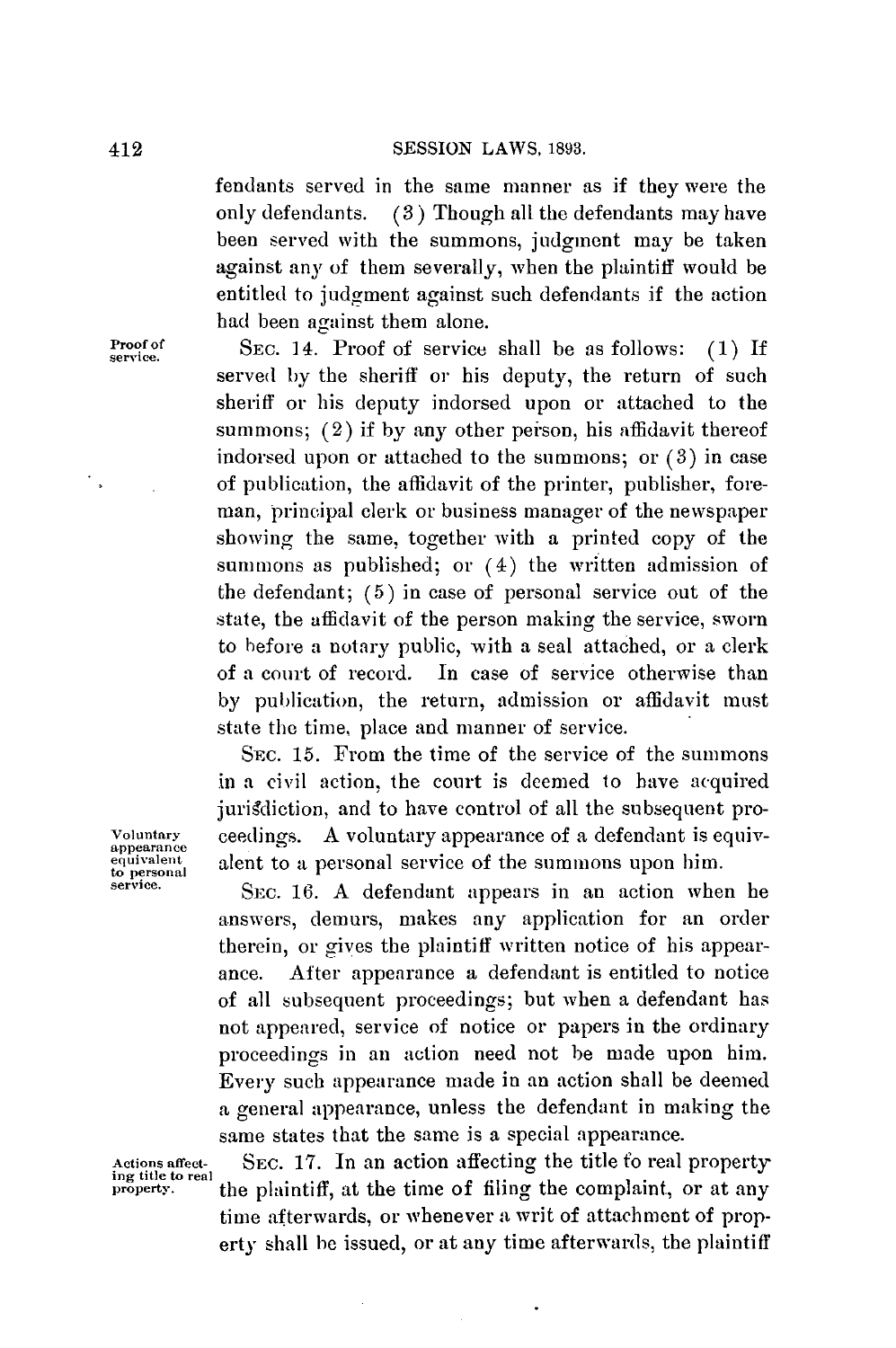or a defendant, when he sets up an affirmative cause of action in his answer, and demands substantive relief at the time of filing his answer, or at any time afterwards, if the same be intended to affect real property, may file with the auditor of each county in which the property is situated a notice of the pendency of the action, containing the names of the parties, the object of the action, and a description of the real property in that county affected thereby. From the time of the filing only shall the pendency of the action be constructive notice to a purchaser or encumbrancer of the property affected thereby, and every person whose conveyance or encumbrance is subsequently executed or subsequently recorded shall be deemed a subsequent purchaser or encumbrancer, and shall be bound **by** all proceedings taken after the filing of such notice to the same extent as if he were a party to the action. For the purpose of this section an action shall be deemed to be pending from the time of filing such notice: *Provided, however,* That such notice shall be of no avail unless it shall be followed **by** the first publication of the summons, or by the personal service thereof on a defendant within sixty days after such filing. And the court in which the said action was commenced may, in its discretion, at any time after the action shall be settled, discontinued or abated, on application of any person aggrieved and on good cause shown and on such notice as shall be directed or approved **by** the court, order the notice authorized in this section to be canceled of record, in whole or in part, **by** the county auditor of any county in whose office the same may have been filed or recorded, and such cancellation shall be made **by** an indorsement to that effect on the margin of the record.

**SEC. 18.** Notices shall be in writing; and notices and other papers may **be** served on the party or attorney in the manner prescribed in the next three sections where not otherwise provided **by** statute.

SEC. 19. The services may be personal or by delivery to Manner of miaking the party or attorney on whom service is required to be service. made, or it may be as follows:

**1. If** upon an attorney, it may be made during his absence from his office **by** leaving the papers with his clerk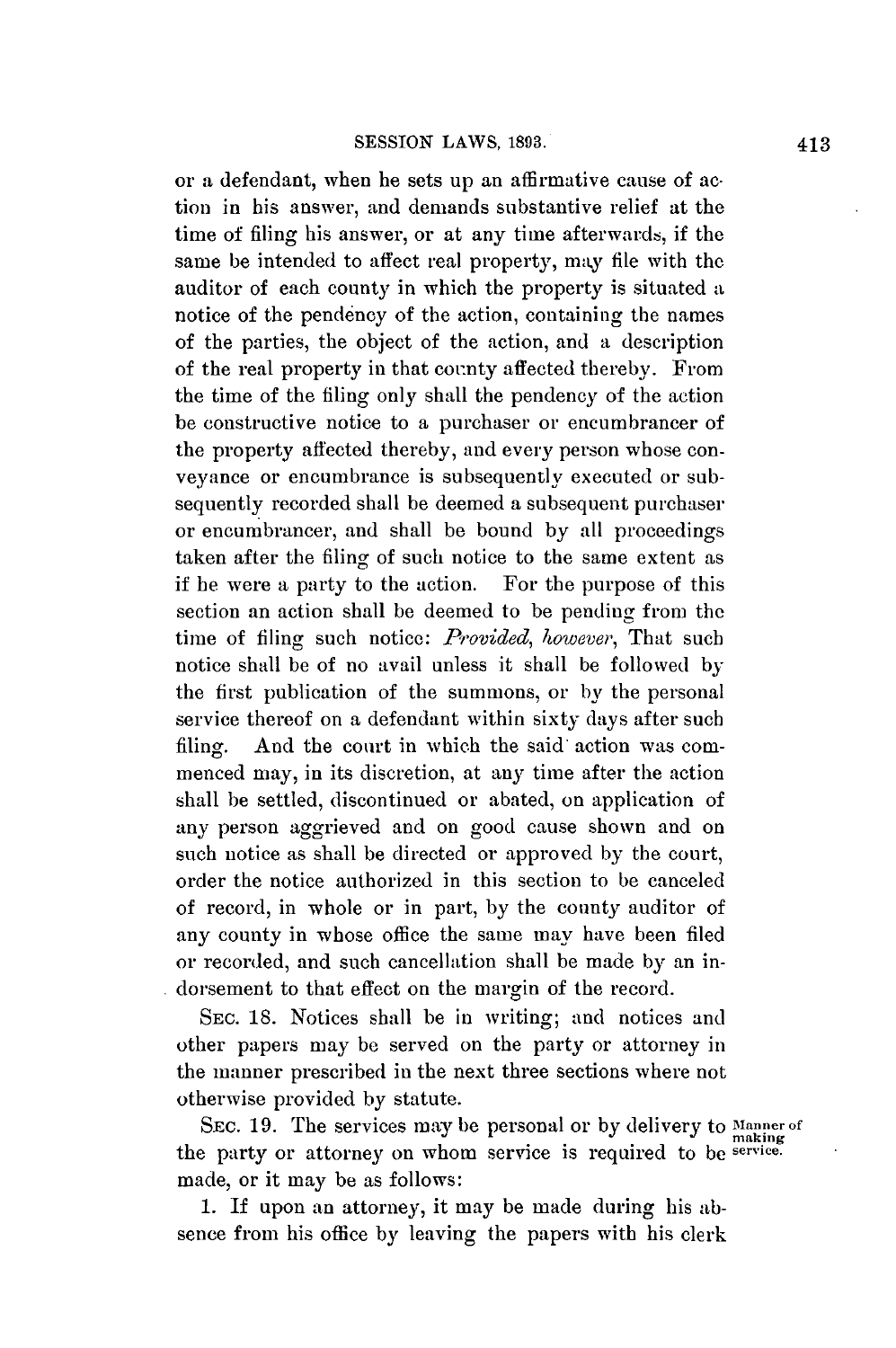therein, or with a person having charge thereof; or, when there is no person in the office, **by** leaving it between the hours of six in the morning and nine in the evening in a conspicuous place in the office; or, if it is not open to admit of such service, then **by** leaving it at the attorney's residence with some person of suitable age and discretion.

2. **If** upon a party, it may be made **by** leaving the papers at his residence between the hours of six in the morning and nine in the evening, with some person of suitable age and discretion.

**SEc.** 20. Service **by** mail may be made when the person making the service and the person on whom it is to be made reside in different places between which there is a regular communication **by** mail.

**Service** SEc. 21. In case of service **by** mail, the papers shall be deposited in the postoflice, addressed to the person on whom it is served, at his place of residence, and the postage paid; and in such case the time of service shall be double that required in case of personal service.

Service when SEC. 22. Where a plaintiff or defendant who has appears.<br> **no attorney property property property property property property property property property property property property prop appears.** peared resides out of the state and has no attorney in the action, the service may be made **by** mail if his residence is known; if not known, on the clerk for him. But where **Service upon** a party, whether resident or non-resident, has an attorney **the attorney.'** in the action, the service of papers shall be upon the attorney instead of the party. But if the attorney shall have removed from the state, such service may be made upon him personally either within or without the state, or **by** mail to him at his place of residence, if known, and if not known, then **by** mail upon the party, if his residence Service upon is known, whether within or without the state. And if attorney's the residence of neither the party or attorney are known, the service may be made upon the clerk for the attorney.

Not apply to SEC. 23. The provisions of the four preceding sections proceedings.  $\frac{1}{2}$  and small to the convice of a summang an other precess. do not apply to the service of a summons or other process, or of any paper to bring a party into contempt.

Validity of SEC. 24. A notice or other paper is valid and effectual notice not the value of the action in which it is made is omit **fectn i** though the title of the action in which it is made is omit- **affecte by** though znmce mt **or onlission** . . ted, or it is defective either in respect to the court or parties, if it intelligently refers to such action or proceed-

**by mail.**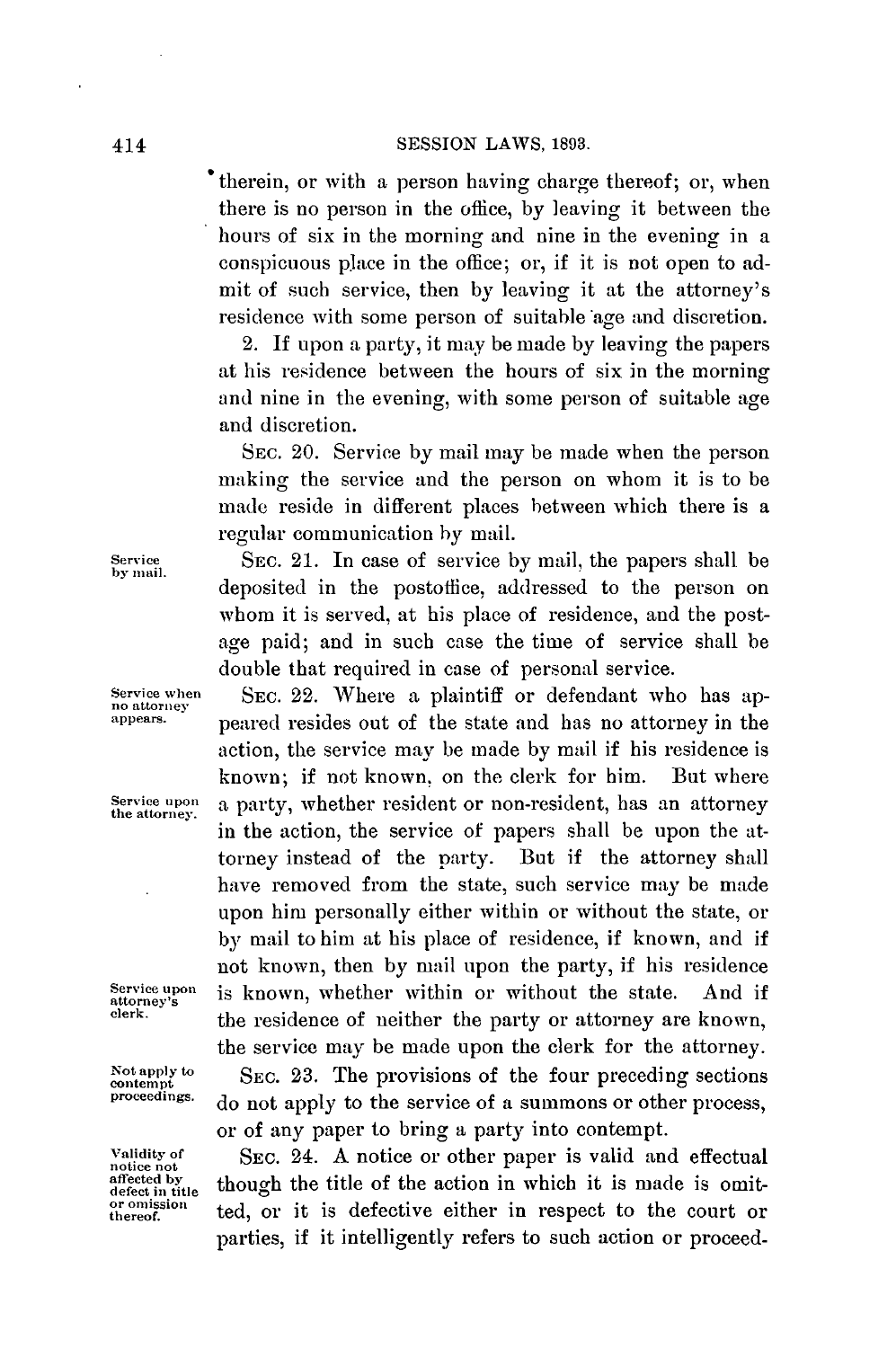ings; and in furtherance of justice upon proper terms, any other defect or error in any notice or other paper or pro- Time **within** which court ceeding may be amended by the court, and any mischance, **may allow** omission or defect relieved within one year thereafter; and the court may enlarge or extend the time, for good cause Time may be shown, within which **by** statute any act is to be done, proceeding had or taken, notice of paper filed or served, or may, on such terms as are just, permit the same to be done or supplied after the time therefor has expired, except that the time for bringing a writ of error or appeal shall in no case be enlarged, or a party permitted to bring such writ of error or appeal after the time therefor has expired.

SEC. 25. A defendant who has appeared may, without Defendant answering, demand in writing an assessment of damages, an assessment of the amount which the plaintiff is entitled to recover, and thereupon such assessment shall be had or any such amount ascertained in such manner as the court on application may direct, and judgment entered **by** the clerk for the amount so assessed or ascertained.

SEC. 26. The time within which an act is to be done **Defining** the time in which shall be computed **by** excluding the first day and including **act to be done.** the last. **If** the last day falls on a Sunday it shall be excluded.

SEC. **27.** The publication of legal notices required **by** law, or **by** an order of a judge or court, to be published in a newspaper once in each week for a specified number of weeks, shall be made on the day of each week in which such newspaper is published.

SEc. **28.** Issues arise upon the pleadings when a fact or **Issues arise ZD** upon pleadconclusion of law is maintained **by** one party and contro- **ings, when.** verted by the other, they are of two kinds—First, of law; and second, of fact.

SEc. **29.** An issue of law arises upon a demurrer to the complaint, answer or reply.

SEC. 30. An issue of fact arises - First, Upon a ma-Whenissue terial allegation in the complaint controverted **by** the answer; or, *second*, upon new matter in the answer, controverted **by** the reply; or, *third,* upon new matter in the reply, except when an issue of law is joined thereon; issues

of fact arises.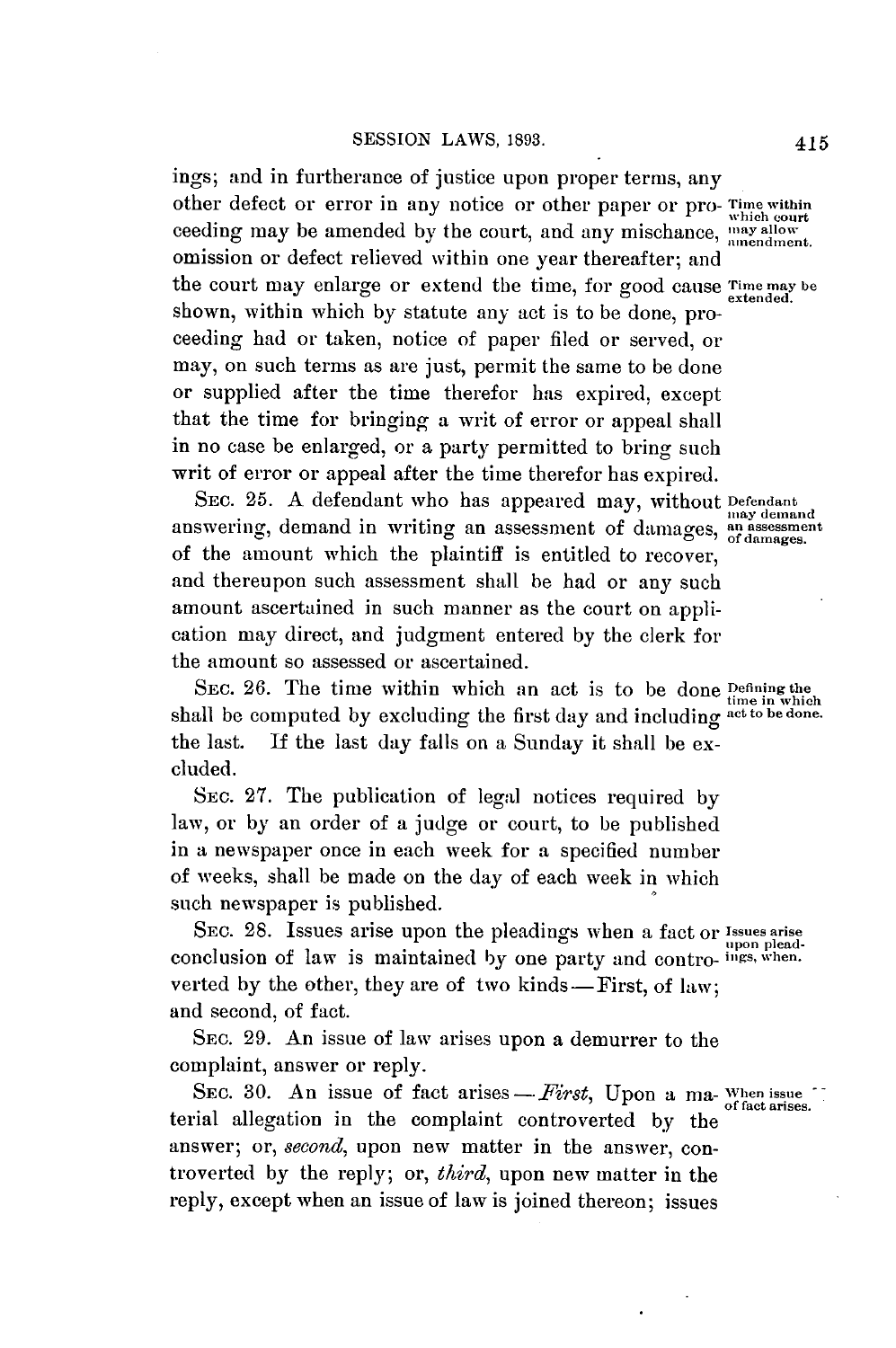## **SESSION** LAWS, **1893.**

both of law and of fact may arise upon different and distinct parts of the pleadings in the same action.

**Trial.** SEC. **31. A** trial is the judicial examination of the issues between the parties, whether they are issues of law or of fact.

**Tssue of law.** SEc. **32.** An issue of law shall be tried **by** the court, unless it is referred as provided **by** the statutes relating to referees.

**Jury trial in** SEc. **33.** An issue of fact, in an action for the recovery **certain cases, of issue of fact.** of money only, or of specific real or personal property shall be tried **by** a jury, unless a jury is waived, as provided **by** law, or a reference ordered, as provided **by** statute relating to referees.

**Allotherissues** SEc. **34.** Every other issue of fact shall be tried **by** the **of fact tried** court, subject, however, to the right of the parties to consent, or of the court to order, that the whole issue, or any specific question of fact involved therein, be tried **by** a jury, or referred.

SEc. **35.** At any time after the issues of fact are completed in any case **by** the service of complaint and answer Notice of trial or reply when necessary, as herein provided, either party of issue of fact. may cause the issues of fact to be brought on for trial, **by** serving upon the opposite party a notice of trial at least three days before any day provided **by** rules of court for setting causes for trial, which notice shall give the title of the cause as in the pleadings, and notify the opposite party that the issues in such action will be brought on for trial at the iime set **by** the court; and the party giving such notice of trial shall, at least three days before the day of setting such causes for trial file with the clerk of the court a note of issue containing the title of the action, the names of the attorneys and the date when the last pleading was served; and the clerk shall thereupon enter the cause upon the trial docket according to the date of the issue. In case an issue of law raised upon the pleadings is desired to be brought on for argument, either party shall, at least three days before the day set apart **by** the court under its rules Notice of trial for hearing issues of law, serve upon the opposite party a of issue of law. like notice of trial and furnish the clerk of the court with